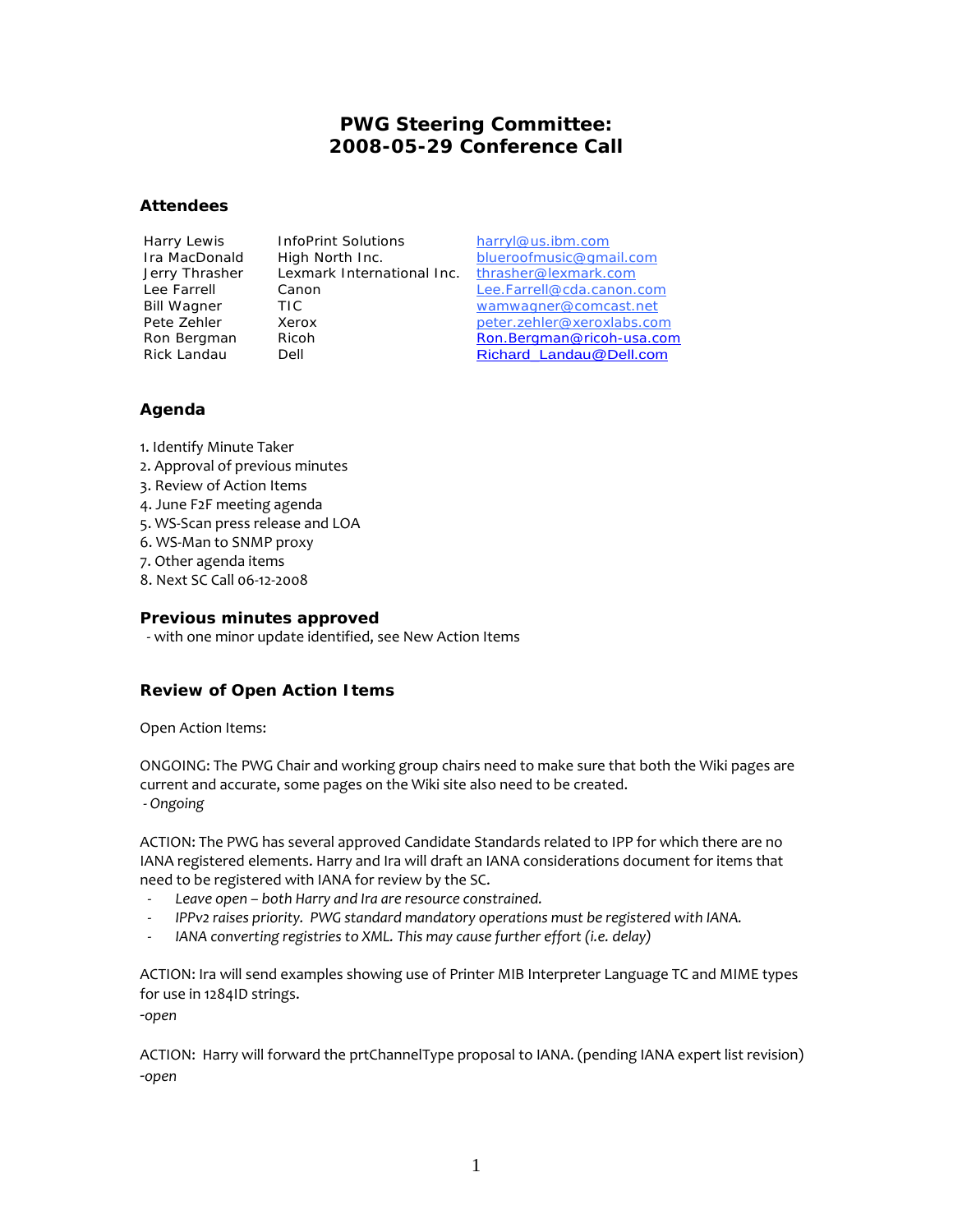ACTION: Jerry will contact the ISTO about ordering of disk drives after getting documented signoff from the other officers.

- *Jerry timing his request with onboarding of a stable sysAdmin* 

ACTION: *Ira and Harry to work on revising the approved Imaging State and Counter MIBv2 in prep for publication as a Candidate Standard (check boilerplate copyright date, Working draft to Candidate Standard, add number, headers, footers, dates and revision clauses, delete appendix with change log, update TOC.).* 

-*Completed*

ACTION: *PWG Secretary to announce and publish the final Imaging State and Counter MIB v2 Candidate Standard.* 

-*open* 

ACTION: *Jerry to re-ping IANA Apps director regarding experts list - open - done but no response even when attempting to contact Michelle Cotton at IANA directly* 

ACTION: *Jerry to contact Microsoft to clarify scan service contribution - completed* 

### **June 25-27 F2f Planning**

Tuesday Evening – IP Wed Morning 8:30am – IDS + Plenary (with WS-Man BOF) Wed Afternoon 2pm – WIMS + IPPv2 (go late if needed) Thu Morning 9am – IDS (part 2) Thu Afternoon 2pm – MFD Thu Evening – SC Fri Morning 9am – MFD (part 2) to 3PM

See pwg.org for detailed schedule (to be posted)

#### **WS-Scan**

Microsoft press has been released. Microsoft LOA cites patent US-2006-0215701-A1 and grants RF license.

#### **WS-Man**

Is a WS-Man to SNMP proxy of interest to the PWG? By what mechanism might the PWG make sample code available to the members? Dell prototyping but will not provide production code. Algorithms for SNMP to CIM properties conversion are under consideration by Dell as a contribution to PWG. Dell may provide examples in the form of values of specific SNMP items in and straightforward XML coding of the CIM property out but will not provide precise CIM MOM packaging. Discussion of collaborating with Linux Foundation OpenPrinting for developing open source. Discussion about license type (nonviral, MIT or BSD like). Another alternative would be to formalize Rick's overall pseudo code as a PWG Informational specification. BOF in Plenary. Bill, Ira and Rick will collaborate on organizing.

#### **New Action Items**

Harry – Correct 5/1 minutes where the June meeting was inaccurately cited as April